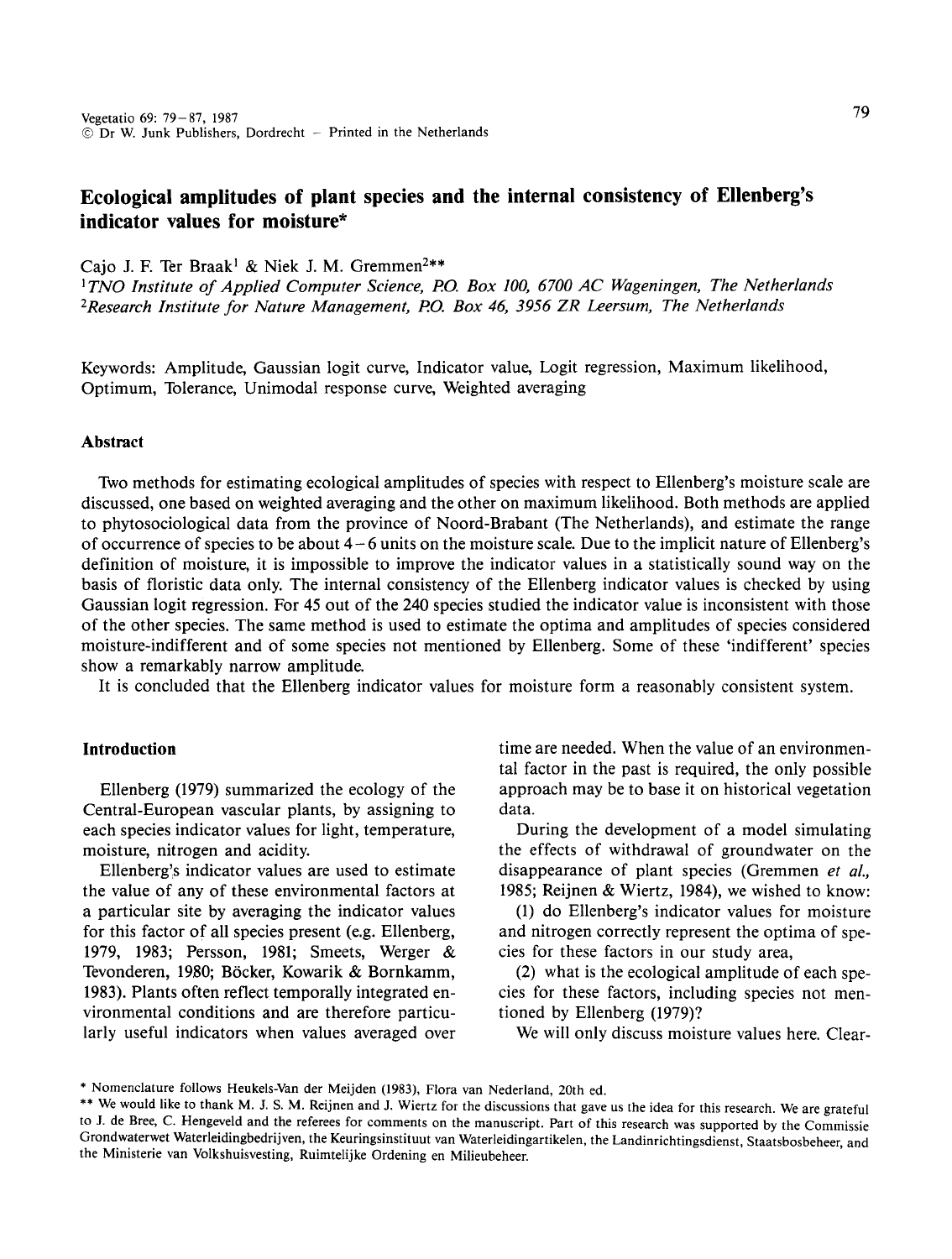ly, the same reasoning can be applied for other factors.

Ellenberg (1979) placed each species on a 12-point ordinal scale according to its distribution with respect to moisture (Table 1). It is not clear which characteristic(s) of the moisture regime (e.g. groundwater level, soil moisture content, and soil moisture deficit) were used in the definition of these classes. In practice the indicator values of Ellenberg's 'intuitive' scale seem to work well, however.

The implicit nature of Ellenberg's definition of moisture makes it impossible to check the correctness of the indicator values against actual measurements. Nevertheless, it is possible to check the internal consistency by comparing the indicator values of species that occur together: when a species mainly occurs together with species with higher (lower) indicator values, its indicator value is in comparison with those of the other species too low (too high). (When species have extreme indicator values this intuitive idea needs modification.) Alternatively, the consistency of the Ellenberg moisture values could be checked by studying the distribution of each species with respect to moisture. In this approach the moisture value of a site is calculated by averaging the indicator values of the species present. The indicator value of a particular species is clearly inconsistent with those of the other species when it deviates considerably from the center of the distribution of this species. This distribution also contains information on the ecological amplitude of the species for moisture.

In this paper this simple method is developed

*Table 1.* Definition of Ellenberg's moisture values (Ellenberg, 1979).

- I on extremely dry soils, e.g. bare rocks
- 2 in-between I and 3
- 3 on dry soils<br>4 in-between 3
- 4 in-between 3 and 5<br>5 on fresh soils, i.e.
- 5 on fresh soils, i.e. under intermediate conditions
- 6 in-between 5 and 7
- 7 on moist soils which do not dry out
- 8 in-between 7 and 9
- 9 on wet, often not well aerated soils
- 10 on frequently inundated soils
- II water plant with leaves mostly in contact with the open air
- 12 underwater plant, mostly totally immersed in water
- $\times$  indifferent

further and compared with a more sophisticated maximum likelihood method, in which the species' distributions are modelled by Gaussian logit curves (Ter Braak & Looman, 1986). Both methods are applied to phytosociological (presence/absence) data from a diluvial part of The Netherlands to answer the questions stated above, the first of which being reformulated as: 'are Ellenberg's indicator values internally consistent in our study area?'.

### **Methods**

### *Type of response curve*

The relationship between the occurrence of a species and moisture may be shown in a *presence-absence response curve,*  in which the probability  $p(x)$  of occurrence of the species is plotted against moisture  $(x)$ . Response curves may differ in shape and vary in complexity, but the response curves of species with respect to environmental variables are usually unimodal (Ellenberg, 1983; Whittaker, 1956). In this study we assume a unimodal response curve for each species with respect to moisture. In such curves, the width of the curve is proportional to the ecological amplitude and the position of its maximum is the indicator value. These two concepts lose their meaning in other response curves, such as bimodal or sigmoid curves.

### *Weighted averaging method*

In the method of weighted averaging the *indicator value and ecological amplitude* of a species are defined as the *mean* (M) and *standard deviation* (SD) of the species' response curve. Thus, these characteristics are defined as if a response curve  $p(x)$ were a statistical probability distribution (see Ter Braak & Barendregt, 1986). The moisture value of a relevé is estimated here as the average of Ellenberg's indicator values for moisture of all the species present in the releve. Simplistic estimates of a species' indicator value and ecological amplitude would then be the sample mean and the sample standard deviation, respectively, of the moisture values of all relevés containing the species (Ter Braak & Looman, 1986). The newly calculated indicator values might then be compared with the indicator values given by Ellenberg (1979) to provide an informal test on the internal consistency of the latter. However, these estimates are too simple, because they neglect the distribution of the moisture values and their results may be misleading (Ter Braak & Looman, 1986). In an attempt to correct for the distribution of the moisture values, the moisture scale is divided into twelve classes, and the number of relevés,  $n_i$ , in each class *j* is counted. For any species a rough estimate of its response curve can then be obtained by calculating the fraction of relevés in each class that contain the species. These fractions can be displayed in a *response histogram* (Fig. 1). Improved estimates for the indicator value and ecological amplitude are then the mean and standard deviation of the response histogram. In this study the ecological amplitude is estimated in a slightly more subtle way, namely by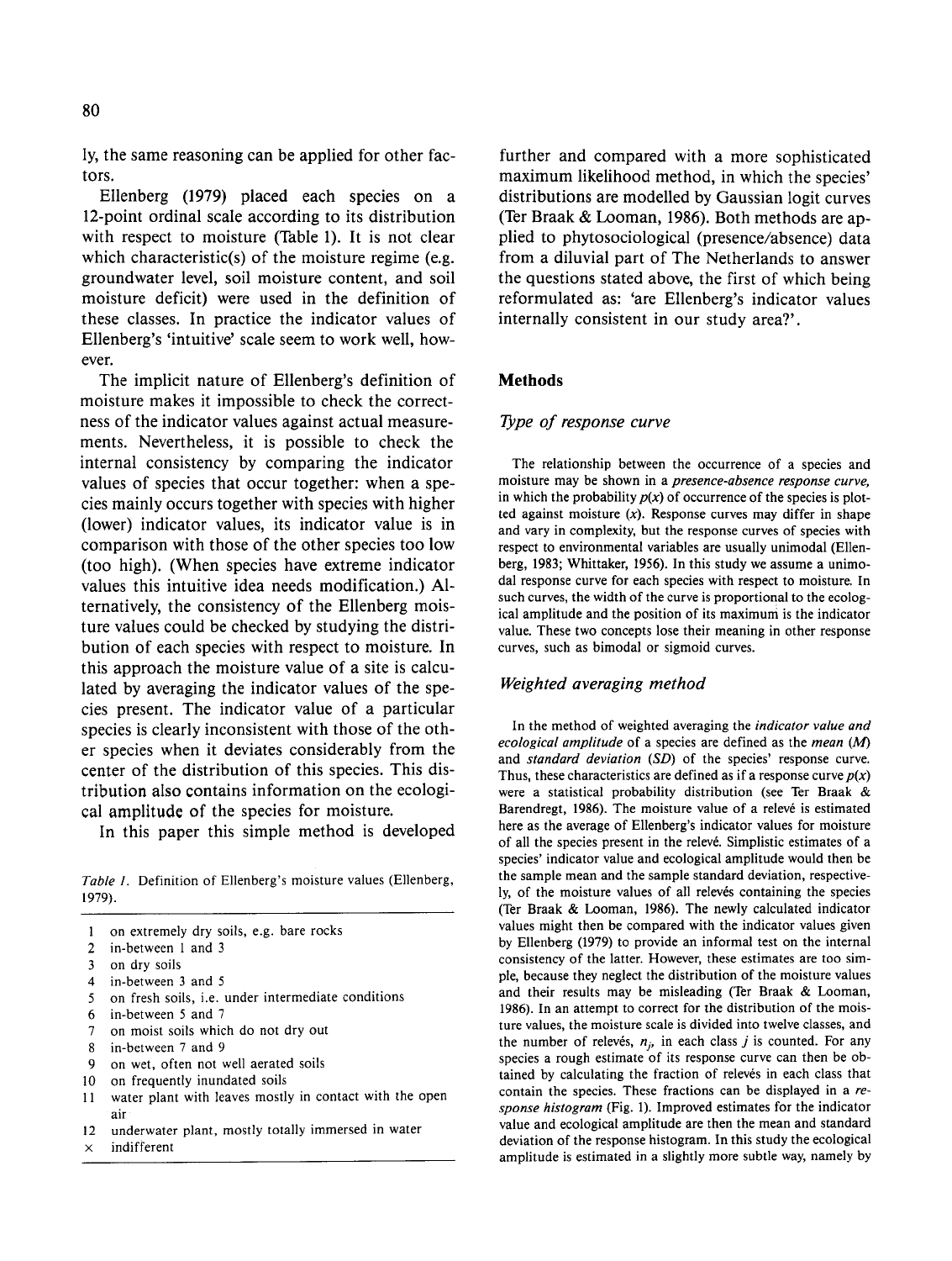

Fig. I. Response histogram of a species with respect to moisture. The bars show the fraction of relevés in each moisture class which contain the species.

using Ellenberg's indicator value of the species instead of the sample mean in the formula for the standard deviation:

$$
\widetilde{SD}^2 = \frac{n}{i} \sum_{i=1}^{n} \frac{y_i}{n_j} (\tilde{x}_i - M_o)^2 / \sum_{i=1}^{n} \frac{y_i}{n_j}
$$
 (1)

where *n* is the number of releves,  $y_i = 1$  or 0 depending on whether the species is present or absent in releve *i*,  $\tilde{x}_i$  is the estimated moisture value and j the class of relevé i,  $n_i$  is the number of relevés in class *j* and  $M<sub>o</sub>$  is Ellenberg's (1979) indicator value of the species. The latter is used in equation (1), instead of any newly computed indicator value, to avoid underestimation of the ecological amplitude. We also used some variants of equation (1), but the differences in the results did not seem to be of practical importance.

#### *Maximum likelihood method*

Ter Braak & Looman (1986) proposed to model the presenceabsence response curve of a species by the Gaussian logit curve, in which the legit-transform of probability is a quadratic function. According to this model the probability  $p_{ik}$  that species  $k$ occurs in relevé  $i$  is (Fig. 2)

$$
p_{ik} = 1/[1 + c_k \exp [\frac{1}{2} (x_i - u_k)^2 / t_k^2]] \qquad (2)
$$

where  $u_k$  is the optimum (the value of x with highest probability of occurrence of species  $k$ ) and  $t_k$  is the tolerance (a measure of ecological amplitude) of species  $k$  and  $x_i$  is the moisture value of relevé *i*. The maximum probability of occurrence of species *k* is  $1/(1 + c_k)$ . The Gaussian logit curve is symmetric. Its optimum is therefore identical to its mean. Also, its tolerance is almost identical to its standard deviation when the maximum of the curve is small (Ter Braak & Looman, 1986). The range of occurrence of a species is largely restricted to an interval of length *4t* (Fig. 2).

The idea behind the maximum likelihood method is to fit Gaussian logit curves to the releve data. This is done by varying the parameter values of the model in order to maximize the



*Fig. 2.* Gaussian-logit response curve  $(p(x) =$  probability of occurrence of the species at value x,  $p(max) =$  maximum probability of occurrence,  $x =$  environmental variable,  $t =$  tolerance, u = optimum).

likelihood. The likelihood of a set of parameter values is defined as the probability of collecting the same data when this set of values were the true set of parameter values. In the present case the likelihood is taken to be the product of  $p^y (1-p)^{1-y}$  over all relevés and species, with  $p=p_{ik}$  and  $y=1$  or 0 depending on whether species  $k$  is present or absent in relevé  $i$ . Logistic regression as utilized by Ter Braak & Looman (1986) is a special case of the maximum likelihood method, in which the species parameters  $(u_k, t_k$  and  $c_k$ ) are estimated from data on species occurrence and known values of  $x_i$ . We could apply logistic regression here, using the moisture values from the weighted averaging method. However, in estimating the tolerances of the species it is more natural to assume, as in equation (1), that the optima are known, namely, that they are equal to Ellenberg's indicator values. From this assumption maximum likelihood estimates are derived for the moisture values of the relevés as well as for the tolerances and maxima of the species. The maximum likelihood estimates are obtained with an iterative algorithm:

(1) Start with the moisture values obtained by weighted averaging.

(2) Estimate the tolerance and maximum of each species from that species' data and the current moisture values.

(3) Estimate a new moisture value for each relevé from the floristic data, the species' optima and the current values for the tolerances and maxima of the species.

(4) Check whether the moisture values have changed, and if so, go back to step (2), otherwise stop.

In step (2) and step (3) the likelihood is maximized for each species and each relevé separately and, as a result, the total likelihood increases with each step. Step (2) resembles a Gaussian logit regression, but differs in that the optimum is given instead of being estimated. Step (3) of the maximum likelihood procedure has the attractive property that species with a small tolerance will have a greater effect on the estimation of the moisture value of a relevé than species with a large tolerance (cf. Ter Braak & Barendregt, 1986).

With the maximum likelihood method one can test statistically whether a species' optimum as specified by Ellenberg's indicator value is consistent with the indicator values of the other species. In this test the likelihood calculated above is compared with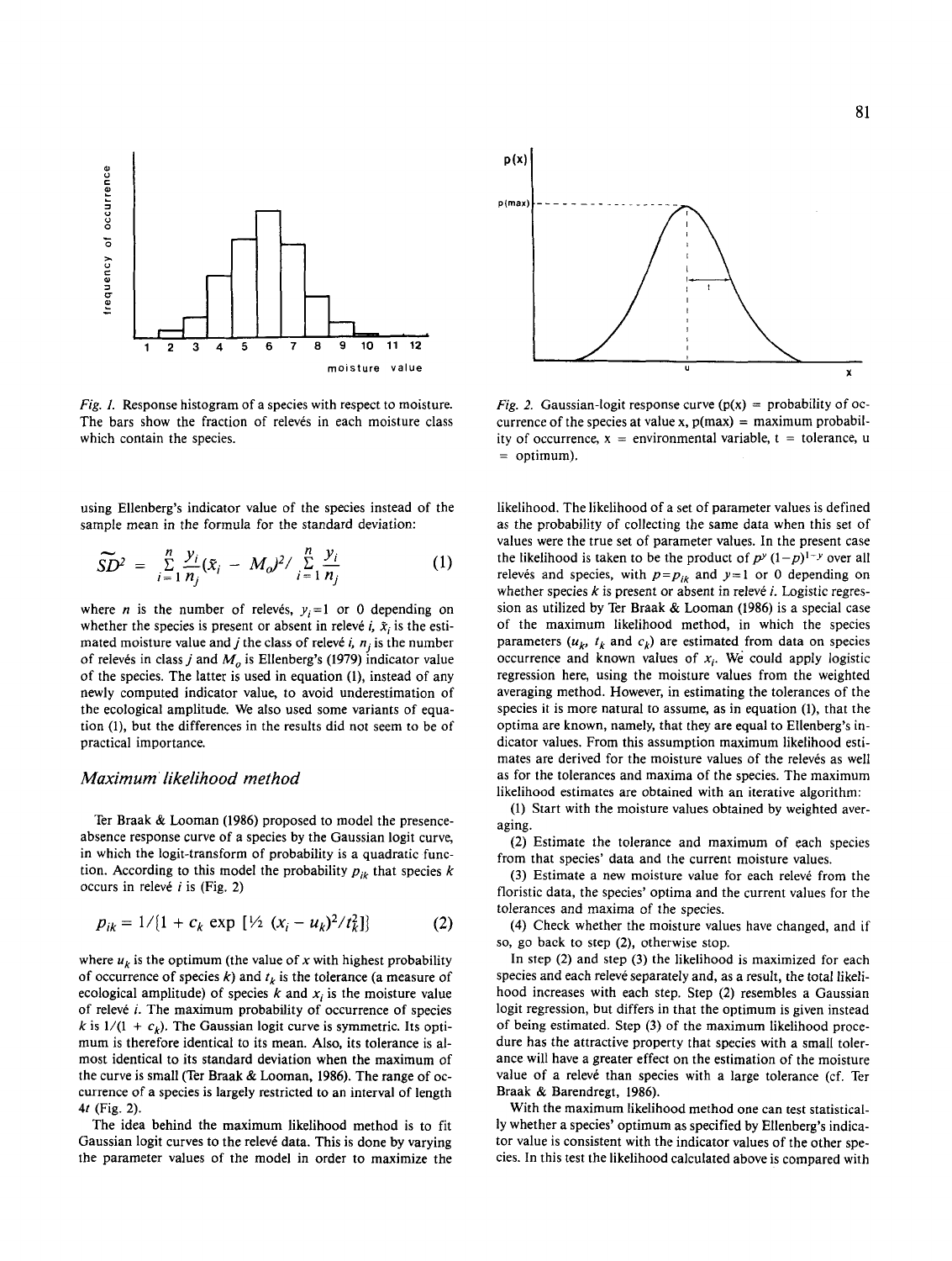a likelihood that is maximized also with respect to the value of the species' optimum (cf. Ter Braak & Looman, 1986). When the difference in residual deviance  $(=-2 \log-1)$ ikelihood) is larger than the critical value of a chi-square distribution with I degree of freedom, the species' optimum is shown to differ significantly from the value specified by Ellenberg (1979) and is therefore inconsistent with the indicator values of the other species. In principle this test can be carried out for each species in turn. However, in the present case, the test is very laborious because of the large number of parameters in the model. Because it is unlikely that the moisture values of the relevés will change much, when the second likelihood is maximized, they may just as well be kept fixed. Then, the statistical test amounts to comparing a species' indicator value with its optimum as estimated by a Gaussian logit regression of the data of this particular species on fixed moisture values. Instead of testing by deviance, we checked whether Ellenberg's indicator value lay within the 95%-confidence interval for the optimum. The construction of this interval is described by Ter Braak & Looman (1986). Such intervals were only constructed for species occurring in more than five relevés.

### **Data**

In this study,  $1041$  relevés (all from  $1980 - 1982$ ) were used representing the vegetation of the diluvial area in the western part of the province of Noord-Brabant, The Netherlands (Gremmen *eta/.,*  1985) as follows: 323 relevés of woodland, 312 grassland, 250 marsh and ditch vegetation, 94 heathland and bog, and 62 other types. Quadrat size ranged from  $4 \text{ m}^2$  in bog and grassland to  $200 \text{ m}^2$  in woodlands.

Trees, large shrubs, and species that occurred less than 3 times were excluded. A total of 311 species remained, on average 13 per relevé; 280 of them had been assigned indicator values for moisture (Ellenberg, 1979). Most species have indicator values that are in the middle range  $(5-9)$ . Of the species with more extreme moisture values 12% have an indicator value of 4 or less, and 16% have one above 9.

# **Results**

The moisture values of the releves estimated by the weighted averaging method showed a markedly uneven distribution, with many more 'wet' than 'dry' relevés (Table 2). These moisture values were strongly correlated *(r=0.94)* with those estimated by the maximum likelihood method, but as shown in Table 2, the estimated values for any single releve may differ considerably (30% of the releves differed by more than 0.5 unit, and 9% of the relevés by more than 1 unit).

*Table 2.* Comparison of the estimates of the moisture values of the relevés resulting from the weighted averaging method  $(x_{WA})$  and the maximum likelihood method  $(x_{MI})$ . Entries refer to number of relevés.

| $x_{WA}$      | $1 \t2 \t3$ |    | 4  | 5  | 6   | 7   | 8                         | 9  | 10 |    |                | 11 12 Total |
|---------------|-------------|----|----|----|-----|-----|---------------------------|----|----|----|----------------|-------------|
| $x_{ML}$      |             |    |    |    |     |     |                           |    |    |    |                |             |
| $\mathbf{I}$  |             |    | 1  |    |     |     |                           |    |    |    |                |             |
|               |             |    |    | 3  |     |     |                           |    |    |    |                | 3           |
| $\frac{2}{3}$ |             | 1  | 11 | 5  | 2   |     |                           |    |    |    |                | 19          |
| $\frac{4}{5}$ |             |    | 1  | 13 |     |     |                           |    |    |    |                | 15          |
|               |             |    | 1  | 67 | 36  |     |                           |    |    |    |                | 105         |
| 6             |             |    |    | 28 | 220 | 61  |                           |    |    |    |                | 309         |
| 7             |             |    |    |    | 15  | 122 | 13                        |    |    |    |                | 150         |
| $\frac{8}{9}$ |             |    |    |    |     | 43  | 99                        | 6  |    |    |                | 148         |
|               |             |    |    |    |     | 16  | 108                       | 76 | 4  |    |                | 204         |
| 10            |             |    |    |    |     |     | 3                         | 24 | 10 |    |                | 37          |
| 11            |             |    |    |    |     |     |                           | 7  | 19 | 11 | 1              | 38          |
| 12            |             |    |    |    |     |     |                           |    |    | 10 | $\overline{2}$ | 12          |
| Total 0 0     |             | -1 | 14 |    |     |     | 116 274 243 223 133 33 21 |    |    |    | 3              | 1041        |

*Table 3.* Comparison of the estimates of the species amplitudes from the weighted averaging method (SD, Equation (I)) and the maximum likelihood method  $(t, Equation (2))$ . Entries refer to number of species.

| <b>SD</b>       | $0.0^-$ | 0.5 | 1.0            |      | $1.5$ 2.0 2.5 3.0 |             |     |            | Total |
|-----------------|---------|-----|----------------|------|-------------------|-------------|-----|------------|-------|
| t               | 0.5     | 1.0 | 1.5            | 2.0  |                   | $2.5 \t3.0$ | 3.5 | $\geq 3.5$ |       |
| $0.0 - 0.5 = 6$ |         | 30  |                |      |                   |             |     |            | 37    |
| $0.5 - 1.0$     |         | 30  | 20             | 1    |                   |             |     |            | 51    |
| $1.0 - 1.5$     |         | 18  | 51             | 7    | 4                 |             |     |            | 80    |
| $1.5 - 2.0$     |         | 1   | 32             | 27   | 2                 |             |     |            | 62    |
| $2.0 - 2.5$     |         |     | 7              | 13   | 4                 | 1           |     |            | 25    |
| $2.5 - 3.0$     |         |     | $\overline{2}$ | 3    |                   | 2           |     |            | 7     |
| $3.0 - 3.5$     |         |     | ŧ              | 2    | 2                 |             |     |            | 5     |
| $\geq$ 3.5      |         | 1   | 1              | 5    | 1                 | 1           | 1   | 3          | 13    |
| Total           | 6       | 80  | 115            | - 58 | 13                | 4           | -1  | 3          | 280   |

The simplistic estimate of a species' amplitude, that is the sample standard deviation *(SD)* of the moisture values of the relevés in which the species occurs, showed low correlation (0.2) with the more subtle estimate of *SD* by equation (1), which was on average 1.3 moisture scale unit. The maximum likelihood method tended to result in somewhat larger estimates of the amplitude than *SD* (Table 3). Species with indicator values of 11 and 12 had on average a markedly smaller tolerance than otber species. This may be so because they are water plants.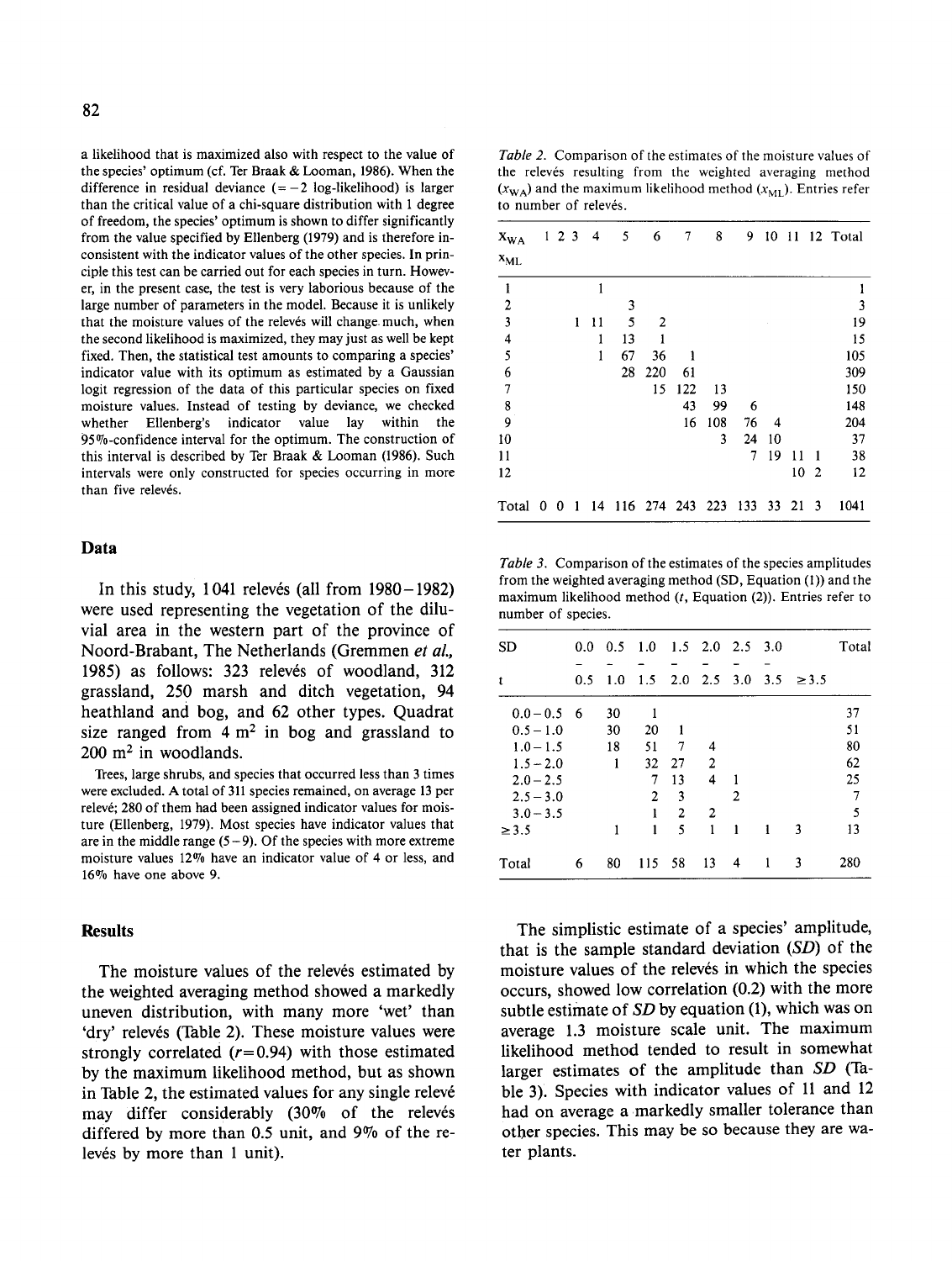In general the maximum probability of occurrence of a species estimated by the maximum likelihood method, was quite small; for only 23  $(8\%)$  of the species the maximum exceeded 0.50 and for 154 (55%) it was less than 0.10. Thus, the occurrence of most species cannot be predicted with confidence from the moisture value of the site alone.

Figure 3 shows some typical examples of the response histograms and Gaussian logit curves fitted by the maximum likelihood method and by Gaussian logit regression.



*Fig. 3.* Some examples of response histograms (bars) and estimated response curves.  $(-$  = response curve estimated by the maximum likelihood method;  $---$  = response curve estimated by Gaussian logit regression).  $F =$  Ellenberg moisture value,  $t =$  tolerance / estimated by the maximum likelihood method, *SD* = ecological amplitude estimated by the weighted averaging method. (a) *Heracleum sphondy/ium F* = 5; *t* = 2.1; *SD* = 1.7 (b) *Juncus effusus F* = 7; *t* = 1.4; *SD* = 1.4 (c) *]uncus subuliflorus F* =. 7; I = 1.0; *SD* = 0.9 (d) *Alopecurus geniculatus F* = 9;  $t = 5.5$ ;  $SD = 2.2$  (e) *Iris pseudacorus F* = 10;  $t = 1.8$ ;  $SD = 1.8$  (f) *Lemna minor F* = 11;  $t = 1.0$ ;  $SD = 1.0$ .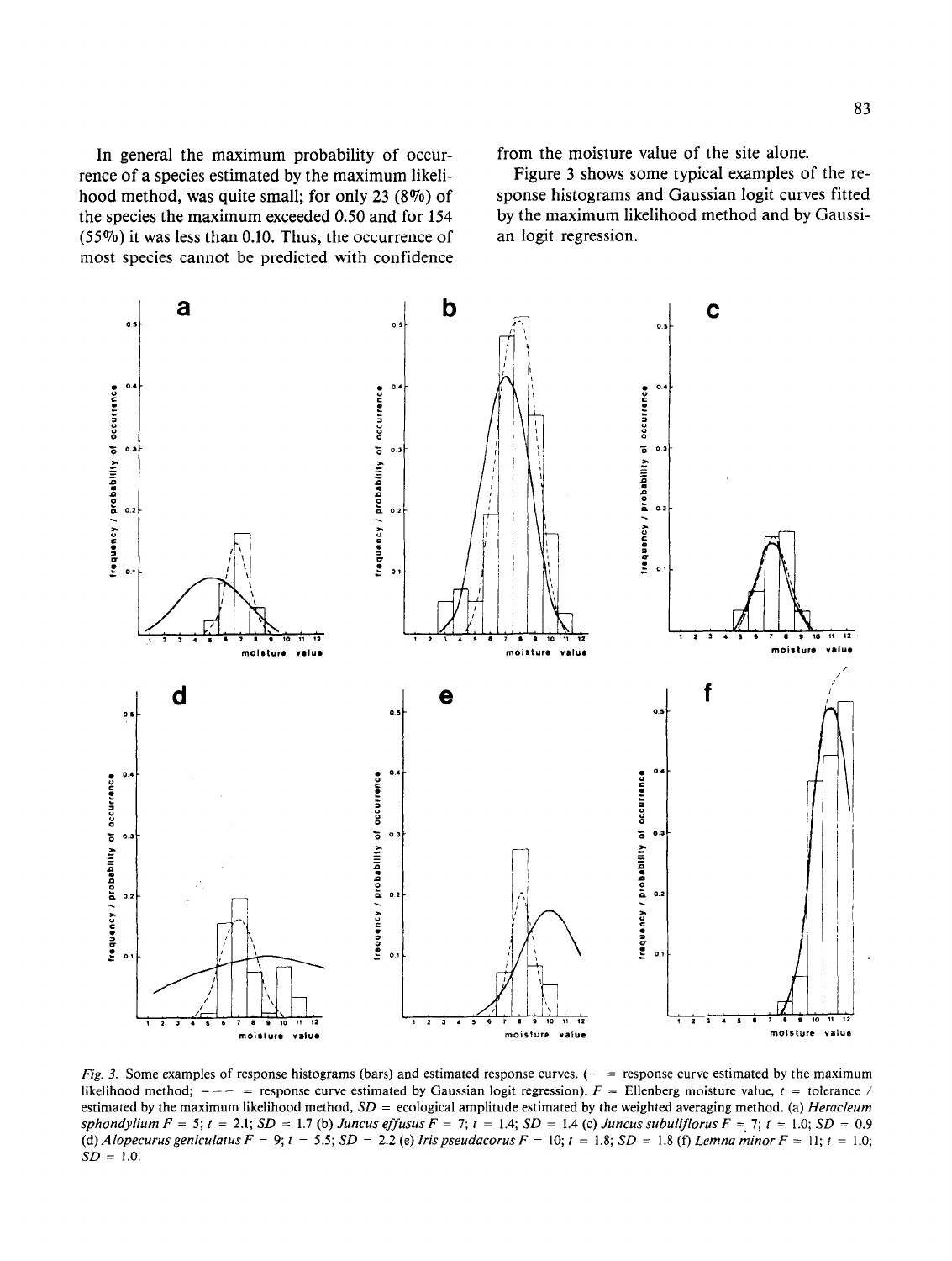In some cases the mean of the response histogram deviates strongly from the indicator value of the species (Fig. 3a, e). In those cases the curve fitted by maximum likelihood with the species' indicator value taken as a fixed optimum, also deviates strongly from both the response histogram and the curve fitted by Gaussian logit regression. By using Gaussian logit regression  $95\%$ -confidence intervals for the optimum could be constructed for 175 ( $=73\%$ ) of the 240 species occurring in more than five releves. For 45  $(=26\%)$  of these, Ellenberg's (1979) indicator value for moisture lay more than 0.5 unit outside this confidence interval. The extra 0.5 unit was used to allow for the fact that Ellenberg (1979) reports whole numbers. Thus for instance, an indicator value of 6.45 would be reported as 6. The indicator values of these species therefore are inconsistent with those of the other species. Table 4A gives information on species with an extreme deviation ( $\geq$ 1.7) between the Ellenberg moisture value and the estimated optimum. When no 95%-confidence interval could be calculated, the relationship between moisture and probability of occurrence was either non-significant (21 species) or sigmoid rather than unimodal (44 species), as judged by the deviance test at the  $5\%$ -level (cf. Ter Braak & Looman, 1986). No great inconsistencies in indicator value could be shown for species with a sigmoid relationship, because those with an Ellenberg indicator value of less than 7, showed a decreasing fitted response curve and those with an indicator value of 7 or more showed an increasing response curve (cf. Fig. 3f). It should be noted that a nonsignificant relationship or optimum may be due to a low frequency of a species in our data set and does not necessarily point to inconsistencies in Ellenberg's indicator values.

Gaussian logit regression was also used to check whether species Ellenberg (1979) considered indifferent, were also indifferent in our data set. For 28 of the 38 such species that occurred in 6 or more relevés, a  $95\%$ -confidence interval for the optimum could be calculated, and for 14 species the estimated tolerance was even less than 1.0 unit. Table 4B lists the species with the narrowest ecological amplitude  $(t < 0.9)$ .

Our data set contained only three herbaceous species not mentioned by Ellenberg (1979) that occurred in more than 5 relevés; their indicator values were estimated by Gaussian logit regression {Table 4C).

*Table 4.* Ellenberg moisture value  $(F)$ , estimated optimum, 95%-confidence interval for the optimum and estimated amplitude (tolerance) of a number of species. A. Species with a large discrepancy between Ellenberg moisture value and estimated optimum. B. Species with a narrow ecological amplitude, although regarded as indifferent by Ellenberg. C. Species not mentioned by Ellenberg.

| Species name            | F            | optimum | interval    | tolerance |
|-------------------------|--------------|---------|-------------|-----------|
| А.                      |              |         |             |           |
| Ornithopus perpusillus  | 2            | 4.1     | $3.5 - 4.3$ | 0.5       |
| Stellaria graminea      | 4            | 6.0     | $5.0 - 6.4$ | 1.4       |
| Alopecurus geniculatus  | 9            | 6.9     | $6.6 - 7.1$ | 1.1       |
| Iris pseudacorus        | 10           | 8.2     | $8.0 - 8.4$ | 0.7       |
| <b>B.</b>               |              |         |             |           |
| Anemone nemorosa        | x            | 6.1     | $6.0 - 6.3$ | 0.2       |
| Melampyrum pratense     | X            | 6.3     | $4.6 - 7.3$ | 0.5       |
| Bellis perennis         | X            | 6.6     | $6.3 - 6.8$ | 0.6       |
| Prunella vulgaris       | x            | 7.1     | $6.8 - 7.5$ | 0.6       |
| Ranunculus acris        | $\mathbf{x}$ | 6.9     | $6.7 - 7.0$ | 0.7       |
| Capsella bursa-pastoris | x            | 4.6     | $3.5 - 5.0$ | 0.8       |
| $\mathbf{C}$ .          |              |         |             |           |
| Eleocharis multicaulis  | ?            | 9.1     | $9.0 - 9.3$ | 0.3       |
| Epilobium obscurum      | ?            | 7.0     | $6.9 - 7.3$ | 0.6       |
| Myosotis laxa           | ?            | 7.8     | $7.5 - 8.1$ | 0.7       |

# **Discussion**

### *The ordinal scale of Ellenberg's indicator values*

Ellenberg's indicator values are ordinal (strictly speaking values 11 and 12 are nominal); from the values in Table 1 we may infer which of two species prefers wetter conditions, but not the magnitude of the difference. But, in the methods applied here, the indicator values are treated as if they were quantitative, that is, as if they were measured on an interval scale. Durwen (1982) raised objections against such a quantitative treatment. In our opinion the ordinal nature of Ellenberg's moisture scale is far less important than the shape of the response curves, which should be symmetric (cf. Ter Braak & Barendregt, 1986). In the maximum likelihood method, a particular symmetric response curve was assumed - although response curves that are monotone by truncation, could also be dealt with. This condition of symmetry is equally important in the weighted averaging method, as mean and standard deviation are only useful characteristics for response curves that are more or less symmetric. After inspecting the response histograms of all species (cf. Fig. 3) we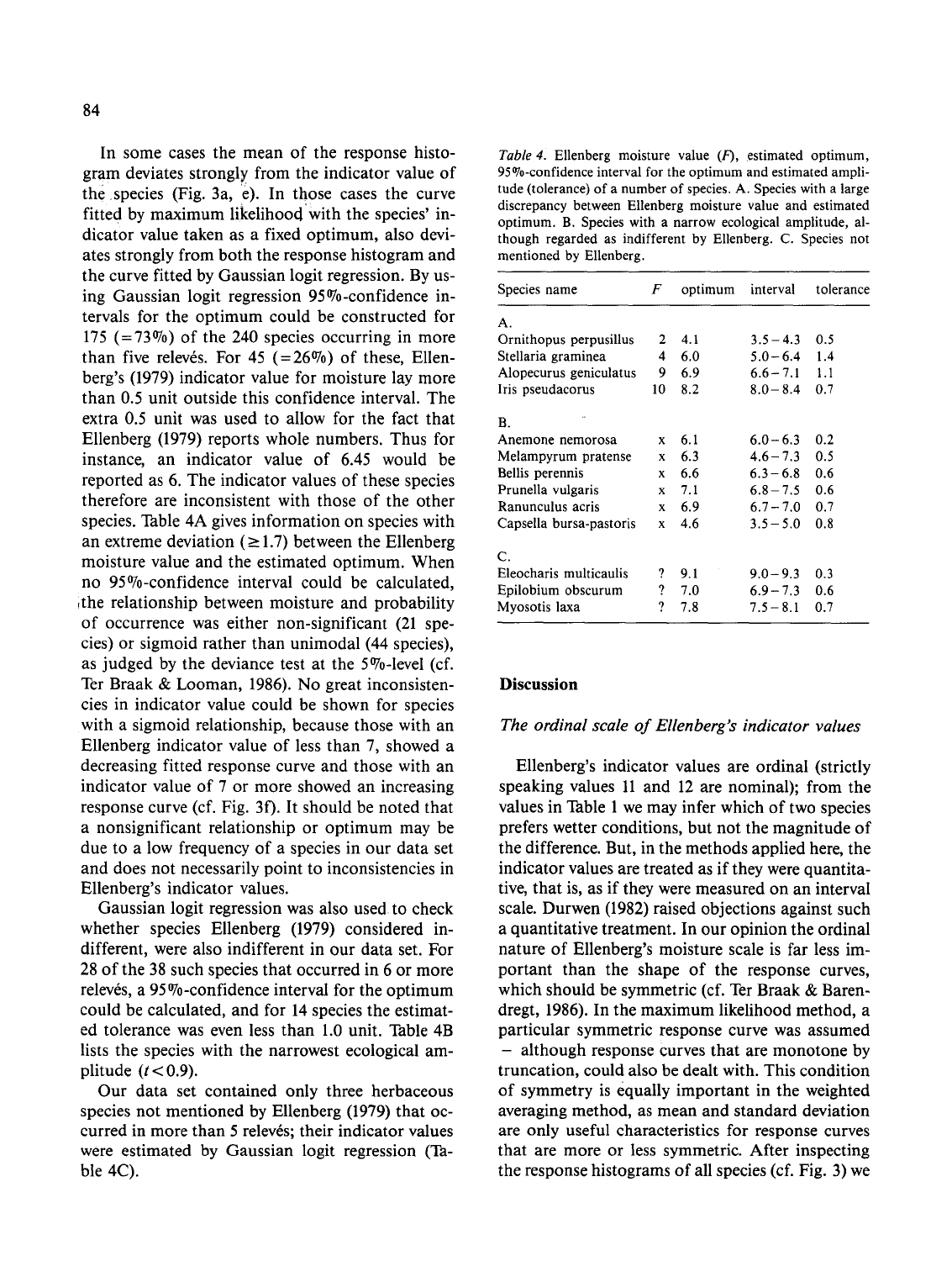concluded that the assumption of symmetry was not unreasonable, except, of course, for species with extreme optima. Therefore, we used the moisture indicator values of Ellenberg without transformation.

### *Comparison of the two methods*

The weighted averaging method has three major problems. Firstly, as the number of relevés in each moisture class is not equal (Table 2), the estimates of the probability of occurrence in a class are not equally precise for all classes. The estimate of *SD*  in equation (1) is closely related to the *SD* of the response histogram (Fig. 1), and it would seem reasonable to give less weight to classes with relatively few relevés. However, any such weighting policy, would make the estimator for *SD* again dependent on the distribution of the relevés, and thus cause bias.

A second problem is caused by releves of extremely wet or extremely dry sites. The moisture values of these relevés will always be too low and too high, respectively, because only a few species indicate extreme conditions and many more species indicate conditions that are less extreme. Just by their numbers the probability of species of the latter group occurring at extreme sites is higher than of species indicating extreme conditions. This results in a general trend towards more moderate moisture values for extreme relevés, and this also results in a bias in the estimates for *SD.* Thirdly, the response histograms of species with an extreme indicator value will be truncated (cf. Fig. 3f) and it is not clear how the *SD* value of such species should be interpreted. The problem is partly one of definition, that is, when the response curve is truncated because more extreme conditions do not exist, it is not clear how *SD* should be defined, and partly one of estimation, namely when the response curve is truncated because more extreme conditions were not sampled, it is not clear how *SD* should be estimated. We do not know how to solve this problem in the weighted averaging method.

In the maximum likelihood method a specific model has to be adopted, in our case the Gaussian logit model. This is a disadvantage, since we do not really know the correct model. When the model is correct, the resulting estimates are better than in

the weighted averaging method, but when it is incorrect, the meaning and quality of the estimates are unknown. We investigated the goodness-of-fit of the Gaussian logit curves obtained from the regressions with the usual chi-square test on the basis of observed and expected numbers of presence and absence in the 12 moisture classes. At the  $5\%$ level 72 species ( $= 27\%$ ) showed significant lack-offit. An example is *Alopecurus geniculatus*  (Fig. 3d). The response histogram suggests gross deviations from the Gaussian logit curve in moisture classes 10 and 11, but these are due to only four occurrences. The important deviation is the low frequency of occurrence in moisture class 9. Despite the deviations, we believe that for our purpose and data the Gaussian logit model is a good compromise between model complexity and goodnessof-fit.

The problems in the weighted averaging method are largely solved automatically in the maximum likelihood method, where a truncated response curve is assumed to be part of a full Gaussian logit curve. However, an unexpected new problem arose, namely that the distribution of the moisture values of the relevés showed local minima near integer values.

This artifact (which is not apparent in Table 2) is because the Ellenberg (1979) indicator values are all integer values and in our method form the optima of the species' response curves. The maximum likelihood estimate of the moisture value of a releve is based both on the species present and the species absent. When a species is present, it forces the estimate in the direction of the species' indicator value, whereas, when a species is absent, it forces the estimate away from the species' indicator value. Absence of a species usually has far less influence than presence, that is, when the maximum probability of occurrence of the species is low (Ter Braak & Barendregt, 1986). But the number of species absent in a relevé is large compared to the number of species present. If, for instance, the true moisture value of a releve is 6.0, all species with an indicator value of 6 that are absent will force the estimate away from the value 6.0 and this force cannot be counteracted by the presence of a small number of species with this same indicator value. The maximum likelihood estimate thus tends to avoid the integer values. We believe that in the present study this artifact is not a very serious problem. Because the average width of the response curves is large as compared to the scale of these irregularities, the fitting of curves will still give a reasonable estimate of the species tolerance.

The maximum likelihood method has the additional advantage over the weighted averaging method by giving approximate standard errors of estimates, which makes it possible to test the internal consistency of the Ellenberg indicator values.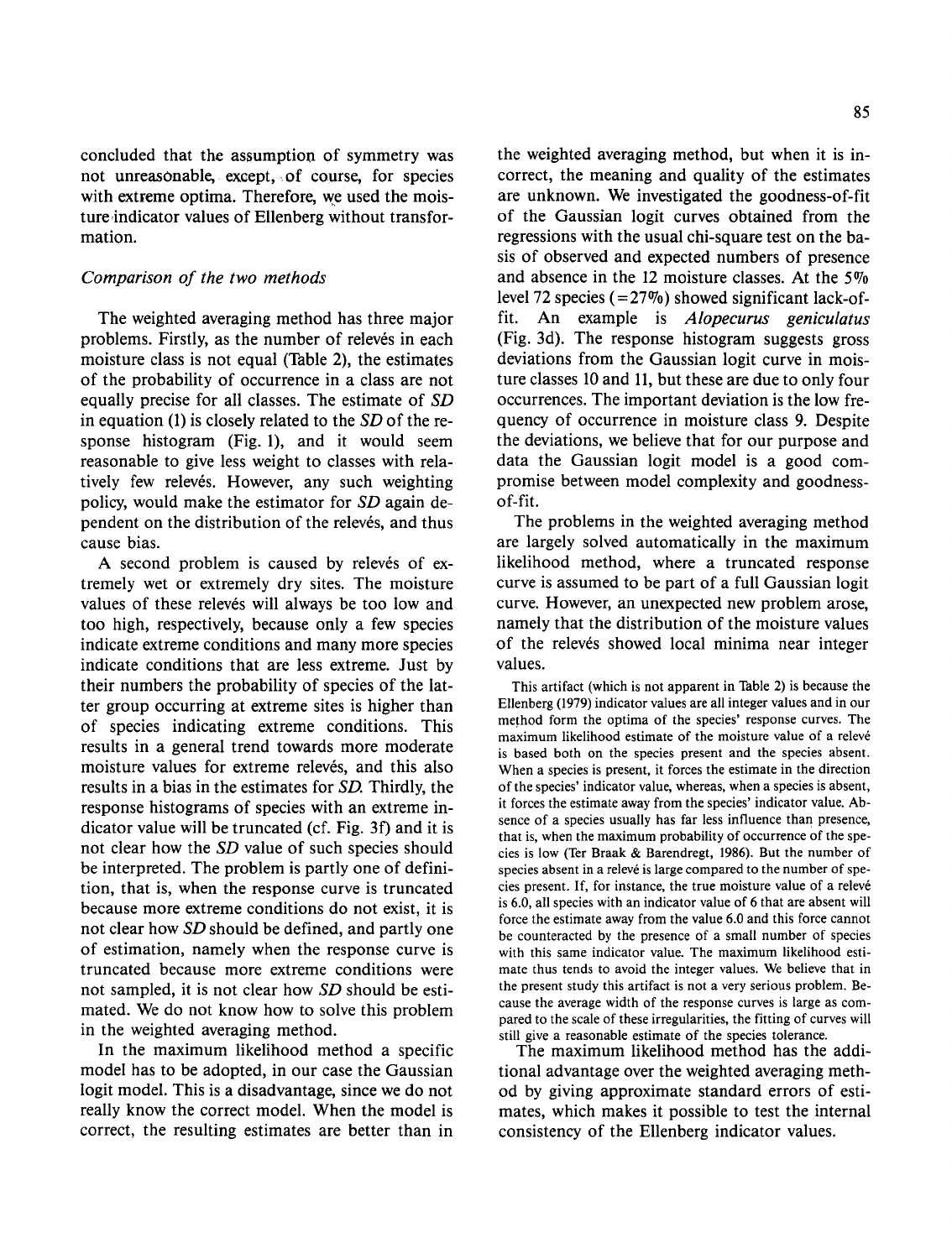### *Improving the indicator values by ordination?*

Clausman (1980) attempted to improve indicator values by an iterative procedure; he calculated moisture values for the relevés from the indicator values and then new indicator values from the moisture values, and then new moisture values from the new indicator values, and so on. This procedure is essentially an ordination method. For example, when weighted averaging is used in each calculation, the method amounts to reciprocal averaging. By consequence, the original meaning of the indicator values may get lost.

We applied detrended correspondence analysis (Hill & Gauch, 1980), to our data and found practically no correlation between the (initial) moisture values of the releves and the (final) scores on the first axis ( $r=0.01$ ). The first axis turned out to be highly correlated  $(r=0.99)$  with the nitrogen values of the relevés, estimated by averaging the Ellenberg indicator values for N, whereas the second axis was highly correlated  $(r=0.99)$  with the moisture values. Applied to our data, Clausman's (1980) method would have changed the Ellenberg's indicator values for moisture into indicator values for nitrogen, which is clearly unwanted! Consequently, ordination cannot be used to improve indicator values, except in the hypothetical case that it is certain that the main variation in the species data corresponds exactly to the factor one wants to improve the indicator values of. Therefore, we kept the indicator values fixed in both our methods and tested each species separately to see if its value was consistent with the indicator values of the other species.

Due to the implicit nature of Ellenberg's definition of moisture, it is impossible to improve the moisture values in a statistically sound way on the basis of floristic data only.

# *On generalizing the results*

Our results show the ecological amplitude *(SD* or tolerance) of a species to be about 1.0 to 1.5 units on Ellenberg's moisture scale. Consequently, the range of a species' occurrence is estimated to be on average  $4-6$  units. It is difficult to say how these results are affected by conditions specific to our study area. The detrended correspondence analysis showed nitrogen to be the environmental variable that is most important for explaining the floristic variation in our data. Consequently, the assumption in the maximum likelihood method of independence of the species is incorrect. Fortunately, nitrogen was practically uncorrelated with moisture, and therefore unlikely to have distorted the results to a large extent. The fact that moisture is shown to be the second most important environmental variable in our data set also gives some confidence in the results. In different geographical regions, the environmental variables that are most important for explaining the species distribution may differ. Especially when these factors are correlated with moisture, the estimates of the amplitude of a species with respect to moisture may differ because of distortion by these factors. In principle, the problem of other influential variables can be overcome in the maximum likelihood method by analysing more than one variable simultaneously. We may attempt this in the future.

# **Conclusion**

The use of Ellenberg's moisture values on floristic data in estimating site moisture is an example of environmental calibration. Ellenberg's method of environmental calibration assumes a simple model of the responses of plant species to moisture: symmetric, unimodal response curves and equal amplitudes. This model does not include interaction effects of other environmental variables with moisture. A more precise calibration system necessarily has to include such interactions. Such a system could be derived from actual measurements of environmental variables and associated floristic data (Ter Braak & Barendregt, 1986), but would lose the simplicity and supposed general applicability of the Ellenberg system. May our results serve to increase the confidence with which Ellenberg's indicator values for moisture are used.

### **References**

- Boeker, R., Kowarik, I. & Bornkamm, R., 1983. Untersuchungen zur Anwendung der Zeigerwerte nach Ellenberg. Verh. Ges. Okol. 9: 35-56.
- Clausman, P. H. M. A., 1980. Ecologische interpretatie van vegetatieopnamen m.b.v. een computer. WLO-Meded. 7: 92-98.